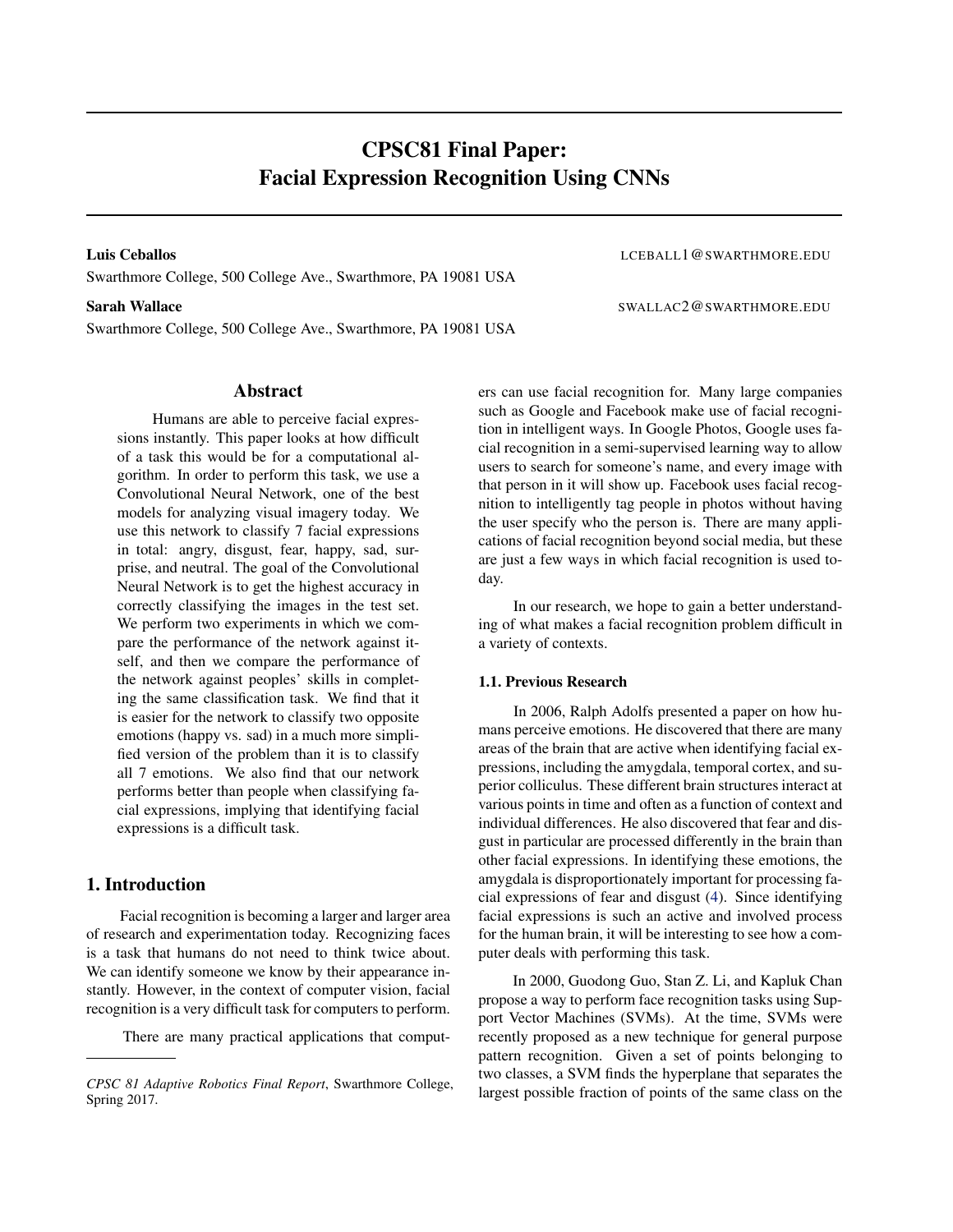Facial Expression Recognition Using CNNs

<span id="page-1-0"></span>

Figure 1. A simple Convolutional Neural Network.

same side, while maximizing the distance from either class to the hyperplane. This hyperplane minimizes the risk of misclassifying not only the examples in the training set, but also the unseen examples of the test set [\(3\)](#page-7-0). They show that SVMs are an effective way to perform classification tasks, yet they serve a more general purpose rather than specializing on images.

Steve Lawrence, C. Lee Giles, Ah Chung Tsoi, and Andrew D. Back propose another way to perform facial recognition tasks using Convolutional Neural Networks (CNNs). Using their CNN, they were able to minimize their error by training on just five images per person to 3.8%. One of the main benefits of using a CNN is that the images require little preprocessing given that CNNs are meant to analyze images. They are also able to extract high level and low level features of each face, allowing their model to generalize well to their test data [\(5\)](#page-7-0). Overall, they found that CNNs are a very successful method for performing the facial recognition task.

#### 1.2. Our Experiments

For our experiments, we want to explore the facial recognition problem as well, but in a much simpler setting. Instead of attempting facial recognition for specific people, the main goal of our experiments is to run a classification task to identify different facial expressions. There are 7 total facial expressions that we are hoping to classify: angry, disgust, fear, happy, sad, surprise, and neutral.

There are two main experiments that we want to run. The first experiment is comparing the results between a model that classifies all 7 facial expressions and a model that classifies just 2 of these facial expressions: happy vs. sad. By comparing the accuracies of the models in this experiment, we will be able to see if it is an easier task to classify just two expressions instead of all 7, and why this might be.

The second experiment is comparing the results of our model that classifies all 7 facial expressions to the results of having humans classify the same images. This experiment will be looking more directly at how difficult of a task it is to classify facial expressions. People do this everyday as they interact with a plethora of individuals, yet it remains a difficult task. If this is a difficult task for humans to perform, then how can we expect our model to be able to perform this same task just as effectively? By comparing these results, we will get a better understanding of the difficulty and realistic expectations for our model to perform this classification task.

In order to perform these experiments, we will be implementing a CNN. In the next section we will explain why this is the best choice.

#### 1.3. What is a Convolutional Neural Network (CNN)?

As the main method for our classification task for facial expression recognition, we are using a CNN. A CNN is a feed-forward artificial neural network that is known to be successful at at analyzing images.

There are many advantages to using a CNN for image analysis. The main reason is that CNNs are designed for analyzing images. CNNs are also very easy to train and are able to generalize well once they are trained. CNNs also make use of local connections, shared weights, pooling, and many layers in order to classify images.

The key idea behind neural networks is that they learn non-linear decision boundaries using hidden layers and correct their errors through back propagation. Neural networks in general receive an input (a single vector) and transform it through a series of hidden layers. Each layer is made up of a set of neurons, where each neuron is fully connected to all neurons in the previous layer, and where neurons in a single layer function completely independently and do not share any connections. The connections between nodes contain weights that are derived from the data set used for training. As the network is trained, the weights are updated to match the training input. The last fully-connected layer is called the "output layer." In classification tasks, this layer provides the classification result. Regular neural networks dont scale well to full images be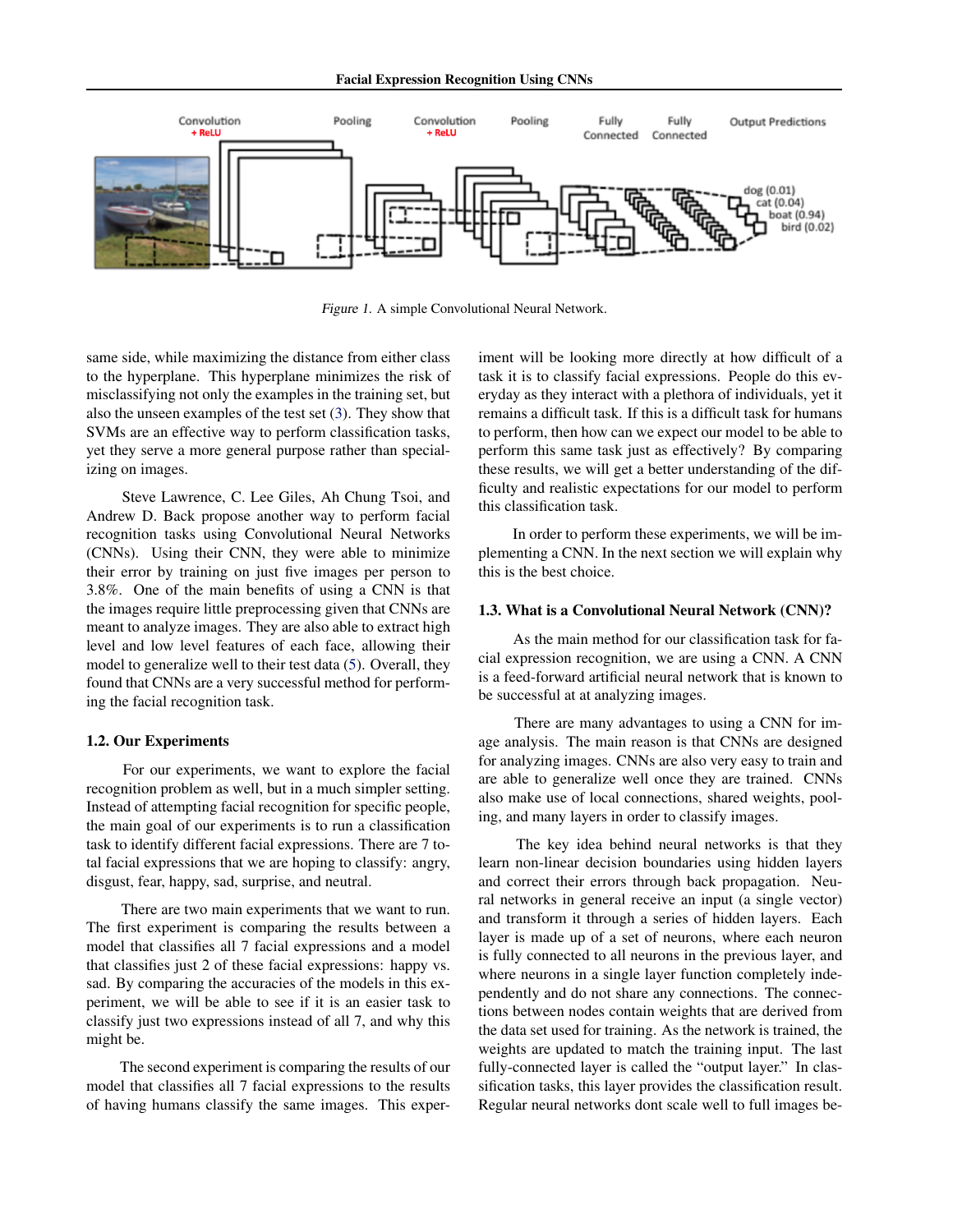cause each layer is fully connected to the next, meaning that the total amount of weights quickly grows with each layer added to the network. Therefore, this full connectivity can be very wasteful.

CNNs, specifically, take advantage of the fact that the input typically consists of images, so they constrain the architecture to match the conditions of analyzing an image. The main aspect that is different from a regular neural network is that the layers of a CNN have neurons that are arranged in 3 dimensions: width, height, and depth. The neurons in a layer will be only connected to a small region of the layer preceding it instead of all the neurons, as would be the case in a regular neural network. The final output layer will have a significantly smaller amount of dimensions because the architecture of the CNN will reduce the full image into a single vector of scores, arranged along the depth dimension.

As previously described, a CNN is a sequence of layers, and every layer transforms one set of activations to another through a differentiable function. There are three main types of layers: Convolutional Layer, Pooling Layer, and Fully-Connected Layer. Here are descriptions of each type of layer in more detail for a simple CNN:

- Input Layer: The Input Layer will hold the raw pixel values of the image. For example, if our images have the dimensions [32x32x3], then the width is 32, the height is 32, and there are 3 color channels R, G, B
- Convolutional Layer: A Convolutional Layer will compute the output of neurons that are connected to local regions in the inputeach computing a dot product between their weights and a small region they are connected to in the input volume. For our example, this would result in volume  $[32x32x10]$  if we choose to use 10 filters.
- Pooling Layer: A Pooling Layer will perform a downsampling operation along the spatial dimensions (width, height), resulting in volume such as [16x16x12].
- Fully-Connected Layer: A Fully-Connected Layer will compute the output scores, resulting in volume of size  $[1x1x7]$ , where each of the 7 numbers corresponds to a possible outcome, which for our experiment will be a facial expression. Each neuron in this layer will be connected to all the neurons in the previous layer.

In this way, CNNs transform the original input image layer by layer from the original pixel values to the final class outputs [\(2\)](#page-7-0). Figure [1](#page-1-0) shows an example of a typical CNN using these layers.

#### 1.4. Hypothesis

As previously stated, our first experiment is comparing the results of classifying all 7 facial expressions with the results of classifying just 2 facial expressions (happy and sad). For this experiment, we hypothesize that the accuracy of classifying 7 facial expressions will be lower than the accuracy for classifying just happy and sad. We believe that classifying all 7 emotions will be the hardest problem because the model may learn some features that overlap across multiple emotions. For example, the model could learn that frowning is a feature of both sad and angry from the training data. Also, we believe that classifying happy vs. sad should be a relatively easy problem because happy and sad are such opposite emotions. Happy is clearly a positive emotion, and sad is clearly a negative emotion. It would be much easier to misclassify anger vs. disgust, for example, because these are both negative emotions. However, if the model can only choose between happy and sad, it should be relatively difficult to misclassify these emotions.

Our second experiment is comparing the results of our model classifying all 7 facial expressions with the results of people classifying all 7 facial expressions. For this experiment, we hypothesize that peoples' accuracy in labeling these images correctly should be higher than our model's accuracy. We believe that people should be very good at identifying facial expressions because we do this everyday when we interact with other people. We have grown up reading people's faces and deciphering emotions, so this task should be pretty easy for people to do.

# 2. Experimental Methods

#### 2.1. Data Set

We obtained the data set that we used to train and test our CNN from the Kaggle website that was initially used for one of their competitions. The competition is called "Challenges in Representation Learning: Facial Expression Recognition Challenge," and it took place 5 years ago [\(1\)](#page-7-0). This data set contains gray scale images that are each 48x48 pixels. The faces in each image have been automatically registered so that the face is more or less centered and occupies about the same amount of space in each image. For the purposes of the competition, the data set was split up into three groups: a private test set, a public test set, and a training set. For the purposes of our experiment, we combined all three data sets into one, for a total of 35,887 images.

This data set contains 7 different facial expressions as previously discussed: angry, disgust, fear, happy, sad, surprise, and neutral. In total, there are 4,953 images of angry, 547 images of disgust, 5,121 images of fear, 8,989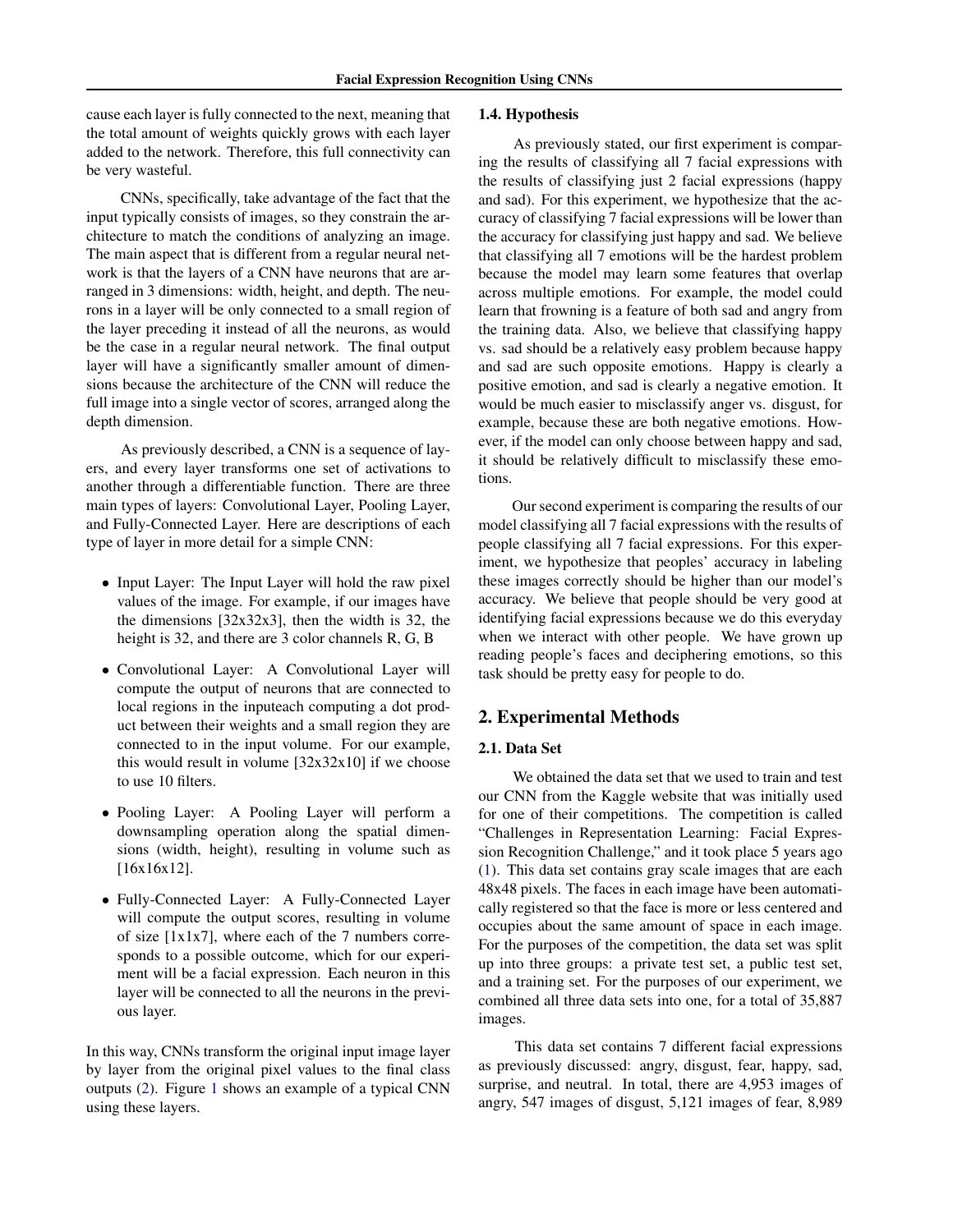Facial Expression Recognition Using CNNs

<span id="page-3-0"></span>

|              | Angry | Disgust | Fear  | Happy | Sad   | Surprise | Neutral |
|--------------|-------|---------|-------|-------|-------|----------|---------|
| Total        | 4,953 | 547     | 5,121 | 8,989 | 6,077 | 4,002    | 6,198   |
| Test Set     | 958   | 111     | 1,024 | 1,774 | 1,247 | 831      | 1,233   |
| Training Set | 3,995 | 436     | 4,097 | 7,215 | 4,830 | 3,171    | 4,965   |

Figure 2. This table shows the distribution of our data set for the first experiments with the 80/20 split. The first row shows the total number of images for each expression. The second and third rows show the total number of images in the test set and training set.



Figure 3. Some example images from our data set.

images of happy, 6,077 images of sad, 4,002 images of surprise, and 6,198 images of neutral. Reference Figure 2 for the distribution. As we can see from the numbers for this distribution, we have the most amount of data for happy, sad, and neutral, and we have the least amount of data for disgust. This could imply that our model will learn how to classify happy, sad, and neutral very well because it will be able to learn from processing more data. This also implies that our model may not learn how to classify disgust well because there is much less data for our model to learn from.

Each image contains a face with one of the 7 facial expressions. However, there is a lot of variation in the faces shown in each of the images. In Figure 3 we can see some example images from our data set. There is a wide variety of ages that are represented in our data set, from babies to adults. There are also some obstructions in the images, such as the man's hand covering part of his face in the image for fear. Also, we discovered that not all of the images in the data set are of real people. There are a few images that contain faces of cartoons depicting one of the facial expressions. This wide variety in the data set is a good thing. Having so many types of images in our training set will allow our CNN to be trained on a wide variety of images. The model will hopefully be able to generalize better to future images, which is the goal of all machine learning tasks.

## 2.2. Architecture of our CNN

In the introduction, we showed an image of what a typical CNN looks like. After much experimentation, the structure that gave us the best results was one that has a similar simple structure. In order to create our CNN, we used Conx, which is built on top of Keras.

In Figure [4](#page-4-0) the CNN that we created is displayed. At the bottom of the figure, we have our input layer that takes in each image one at a time. Next, our CNN consists of two convolutional layers that are each followed by a pooling layer. After these four layers, we have a flattening layer that transforms our 2-dimensional output from the second pooling layer into a 1-dimensional vector. After the flattening layer there is a dropout layer. A dropout layer acts as a regularizer because it forgets a specified percentage of the pixel values when an image propagates through the network. In this way, the dropout layer prevents overfitting because if the network sees the exact same image again, it won't remember it because it forgot some percentage of the pixel values the first time the image propagated through. Then right before the output layer we have three fully connected layers.

We went on to perform our classification tasks with this neural network.

## 2.3. Classifying 2 Emotions vs. 7 Emotions

The first experiment conducted tested the difficulty of the presented task. A classifier, like a CNN, should perform better when distinguishing between two distinct labels. In our case, the CNN had to distinguish between a face that can be classified as either happy or sad. In contrast, when having to classify a range of different labels, such as the full range of seven emotions presented in this experiment (anger, disgust, fear, happy, sad, surprise,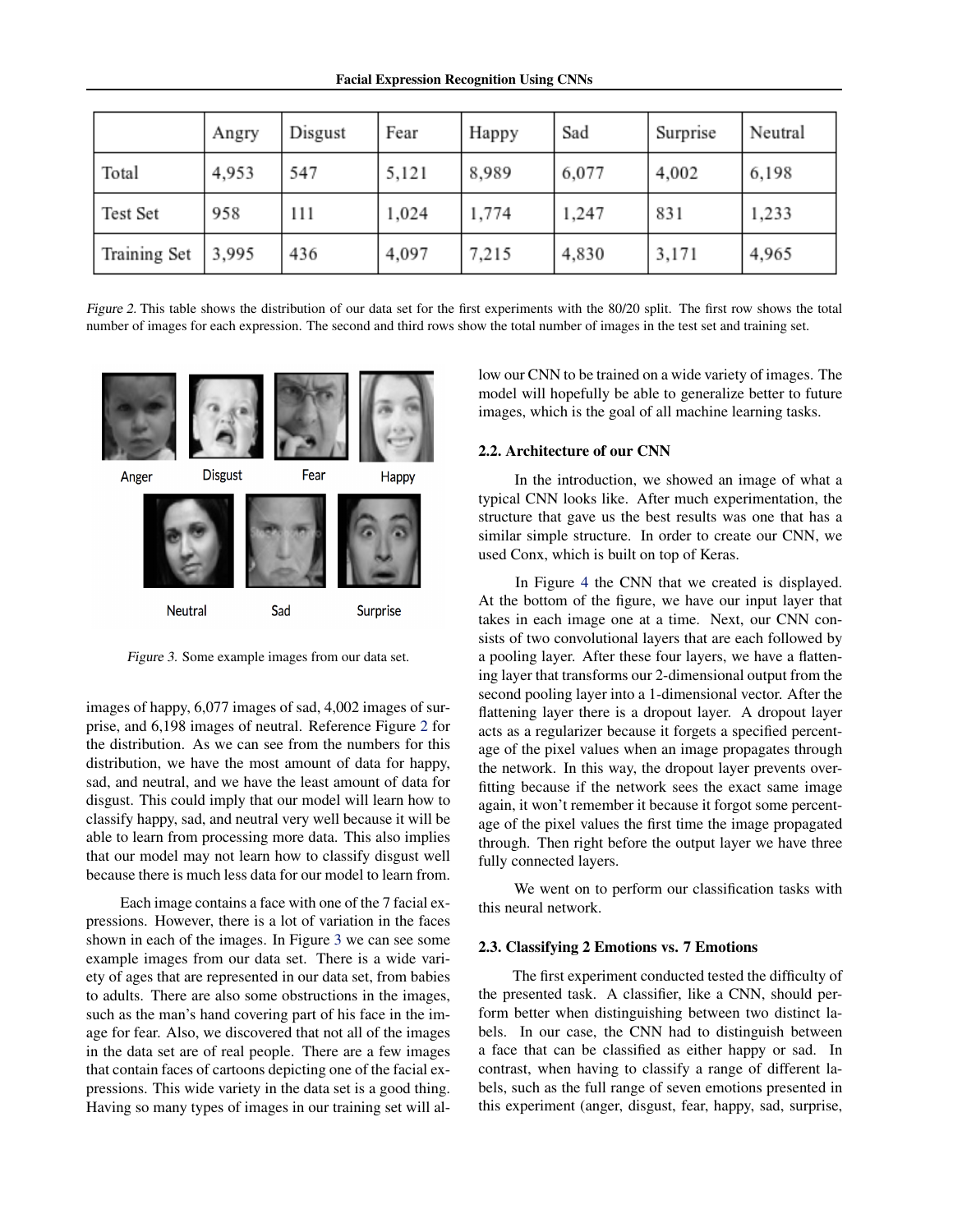<span id="page-4-0"></span>

Figure 4. The CNN that we created.

neutral), it should perform with less accuracy. Thus, our first experiment tested our classifier's performance between classifying happy vs. sad and classifying all 7 emotions.

In order to train and test the classifier for the happy vs. sad labeling task, the data set was manipulated such that the classifier would only be processing images labeled as either happy or sad. The images were copied from the original data set containing all 35,887 images into a new data set and split 80/20: eighty percent of the happy vs. sad data set was used for training and twenty percent was used for testing the classifier. For this training set, there were 7,219 happy images and 4,833 sad images. After training, our model was ready for the testing set, which consisted of 1,770 happy images and 1,244 sad images. The performance of this experiment was then compared to our seven emotion classifier.

The seven emotion classifier used all of the original data set. The original data set containing all 35,887 images was also split 80/20. For this training set, there were 3,995 anger images, 436 disgust images, 4,097 fear images, 7,215 happy images, 4,830 neutral images, 3,171 sad images, and 4965 surprise images. After training, our model was ready for the testing set. The test set consisted of 958 anger images, 111 disgust images, 1,024 fear images, 1,774 happy images, 1,247 sad images, 831 surprise images, and 1,233 neutral images.

It is worth noting that when labeling two distinct emotions, it is easier to see the different features that the model creates when attempting to generalizations for the labeling task. Thus, classifying happy vs. sad aided in the building of the CNN that was implemented throughout all of our experiments.

## 2.4. Our CNN vs Swarthmore Students

The second experiment measured our network's performance when compared to the performance of Swarthmore students. For this particular experiment, a new data set was created from the original data set for the training and testing. We hand-selected twenty-one images from our original data set, picking three images for each of the emotions. These images created our new test set (see Figure [5\)](#page-5-0). The three images for each emotion ranged in difficulty.

We then continued to create our training set. This consisted of every single image other than the twenty-one images selected for the test set. The model is meant to compete with Swarthmore College students, so we wanted to make sure that the model had as much information to process in order to create the best features it could for generalizing a relationship between facial expressions and emotions. For this training set, there were 4,950 anger images, 544 disgust images, 5,118 fear images, 8,986 happy im-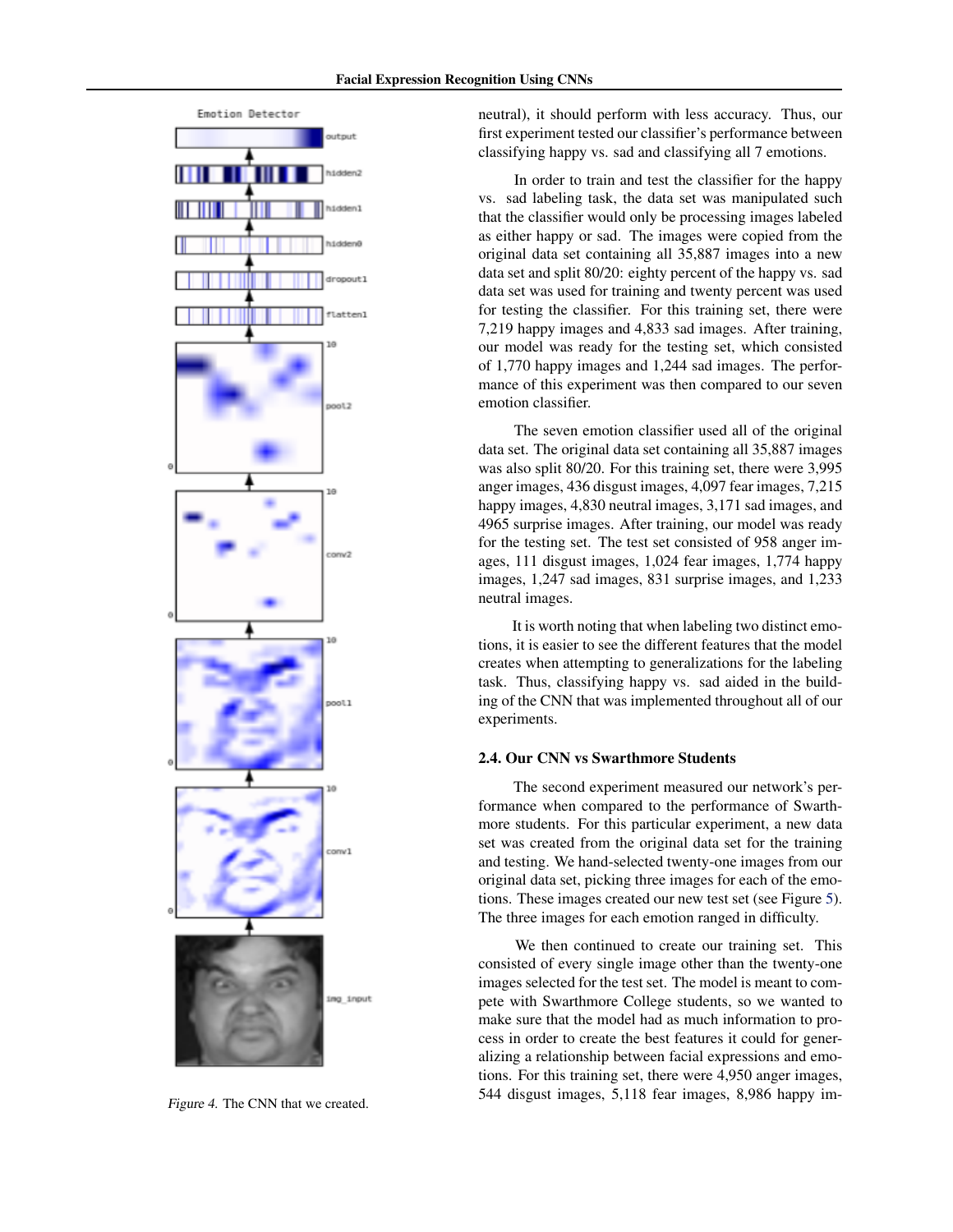<span id="page-5-0"></span>

Figure 5. The test set of 21 images for our second experiment.

ages, 6,074 neutral images, 3,999 sad images, and 6195 surprise images. After training the model, we were able to use propagate the test set through the CNN and observe how many images the model classified correctly.

We compared our model's success at classifying these twenty-one images with the success of 118 Swarthmore students. To achieve this, we created a Google Form. The form consisted of each picture, followed by a question that asked the participating student to label it as portraying one of the seven emotions. This form was posted on a public Facebook page housing over 1,000 Swarthmore students, in which they could participate at their own will. A total of 118 anonymous submissions were collected from the Swarthmore student community. The students were not told how many images of each label were present. They were given minimal information, simply being asked to label the images.

# 3. Results

For the first experiment, our model performed as predicted, being able to classify two distinct emotions better than a range of seven. The training time for the model to reach max training accuracy and minimum loss for classifying the training took 20 epochs. On the other hand, when having to differentiate between seven emotions, the classifier needs 50 epochs to converge to its max training accuracy and minimum loss.

After training the network, we were able to propagate an image through the CNN and see some of the features that it created. The results obtained for classifying happy vs. sad reached a max accuracy of 84%. However, when propagating an image through the network trained for classifying between seven different emotions, the network performed with an accuracy of 51%.

For our second round of experiments, we saw our model attempt to perform against Swarthmore students. The model was trained for 50 epochs, as that is when it converged to its best training accuracy and minimum loss. After training, the model was ready to be tested with the twenty-one image test set.

The features that the model created establishes relationships between facial features and an emotion. If you look at Figure [4,](#page-4-0) the first convolution layer and pooling layer began to create features that highlighted and honed in on specific areas of the face. In this case, it can be noted that this particular feature created for this image focused on the position of the eyebrows, the curvature of the mouth and the different folds created in the gentleman's face to exhibit this feeling of disgust. However, in the second convolution layer, it is hard to tell what the model actually hones in on, and the clear distinction of different facial features disappears. This is an example of only one of the features created for this particular image.

The network learned to create relationships between facial features and emotions, performing with a max accuracy of 57% when classifying all 7 emotions. This was slightly better than the performance by an average Swarthmore student. The way students performed individually ranged from correctly labeling 6 images to correctly labeling 14 (Figure [7\)](#page-7-0). The median number of images classified correctly was 10. Not a single student was able to correctly label all 21 images. On average, the performance of a typical Swarthmore student came out to be 49% for this particular classifying task.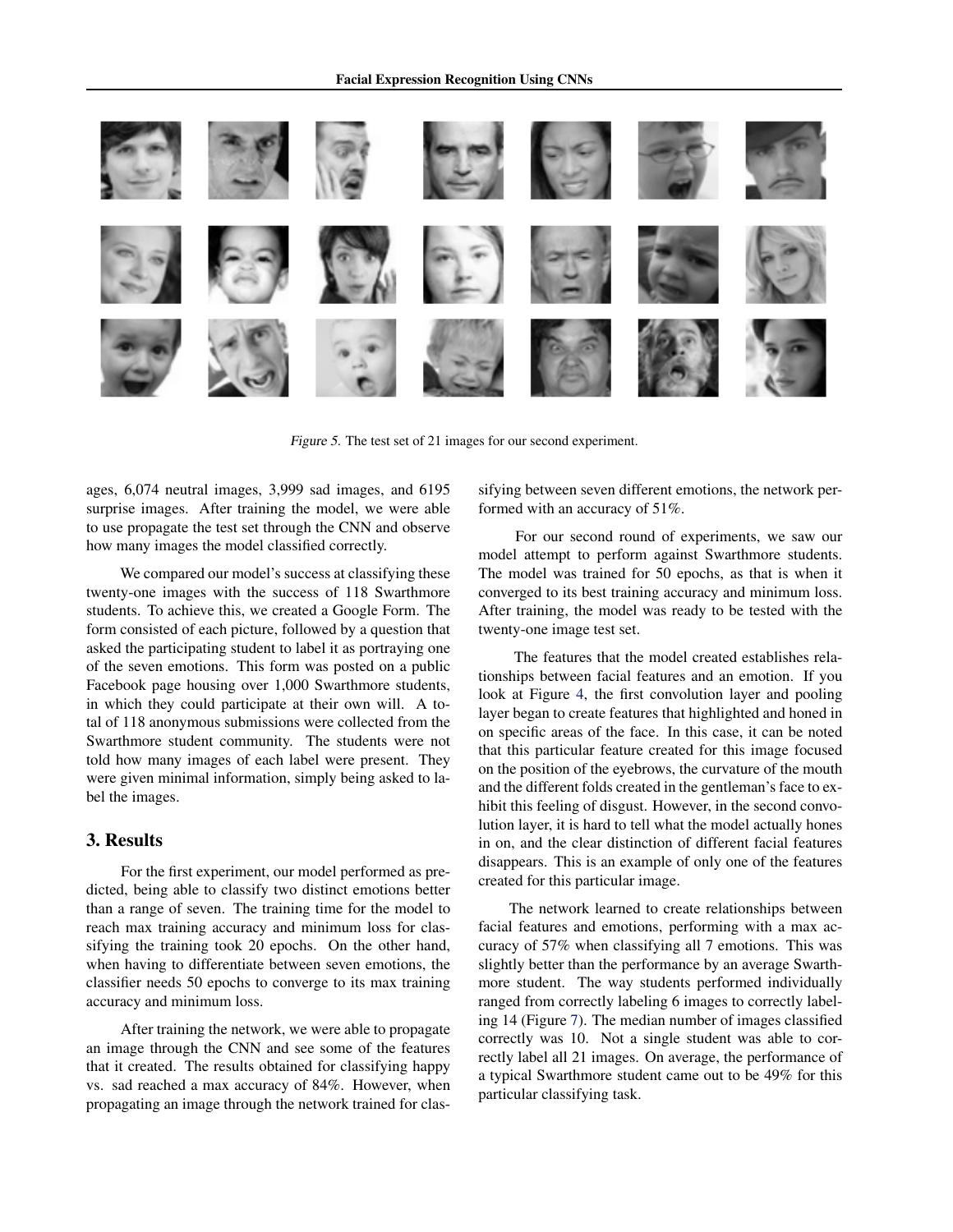|                                               | Accuracy |
|-----------------------------------------------|----------|
| CNN:<br>7 Expressions<br>20% Test Set         | 51%      |
| CNN:<br>Happy vs. Sad<br>20% Test Set         | 84%      |
| CNN:<br>7 Expressions<br>21 Image Test Set    | 57%      |
| Humans:<br>7 Expressions<br>21 Image Test Set | 49%      |

Figure 6. Table shows the accuracy associated with each part the experiments.

# 4. Discussion

As expected for our first experiment, the model performed better when classifying happy vs. sad than when classifying all seven emotions. The amount of time it took to train the network for each of the tasks hinted at the difficulty of the problem. For happy vs. sad, the network only required 20 epochs of training, as it is easier to create relationships between a face portraying a happy emotion or a sad emotion. Happy and sad are two distinct emotions that people generally represent in a similar fashion with facial expressions. This is evident in the model's performance of 84% at labeling these two distinct emotions.

In contrast, when presented with seven emotions, the model does not perform as well. These seven emotions are not as distinct, and sometimes an image may seem to portray more than one emotion. Each individual human portrays each emotion in a unique fashion. Where some emotions, like happy and sad, are extremely distinguishable, others, such as sad, disgust, and anger, may appear very similar to each other. This is one of the reasons in which we think that the model performed worse at this classification task, reaching only 51% accuracy. Even so, we were impressed that the model reached the accuracy that it did, given how difficult this labeling task is.

Our second experiment only further highlights the difficulty of this classification task. Giving the full data set as the training set, except for the twenty-one images used for the test set, improved the model's performance, bringing it up from 51% to 57%. This came to be a surprise, as we thought that the addition of a couple thousand more images into the training set would help the model create better relationships. However, although the addition of these images to the training set did improve performance, we think that the model can only improve so much with the addition of more images. This could be attributed to the fact that individuals represent emotions differently. There were images in our data set that, on first glance, appear to be emitting an emotion other than the one it is classified as. This is further supported by the performance of an average Swarthmore student.

Not only was this task difficult for our model, but it also proved to be fairly difficult for humans. Not a single student was able to classify all 21 images correctly. Not a single individual got close, with the highest number of correctly labeled images being 14. Although this performance may not be representative of humans as a whole, it does say a lot about 1) how Swarthmore students perform at this classification task and 2) the difficulty of this task.

The difficulty of this task can be attributed to a number of factors. The first reason for our model not performing better could be the data itself. If you reference Figure [2,](#page-3-0) you can see the total number of each image that was included in the whole data set. There is an uneven distribution of images among the different emotions, which could have affected how our model created relationships between facial expressions and emotions. For example, our model was probably better at classifying images that portrayed a face depicting a happy emotion given that it had so many happy images  $(8,989)$  to train on. In contrast, given only 547 images of disgust, we expect this may be a reason for the model to create a less successful relationship between an image and its label for an image portraying disgust.

Another point of error could be the method in which these images were labeled. The way these images were labeled could include some bias. This is due to this task being generally arbitrary and objective. Every individual displays emotions differently; therefore, every individual will have a different understanding of what facial expressions depict certain emotions. There is plenty of human novelty in this realm, so creating an effective generalization is a difficult task, not only for our model, but for humans in general (as displayed by Swarthmore student performance).